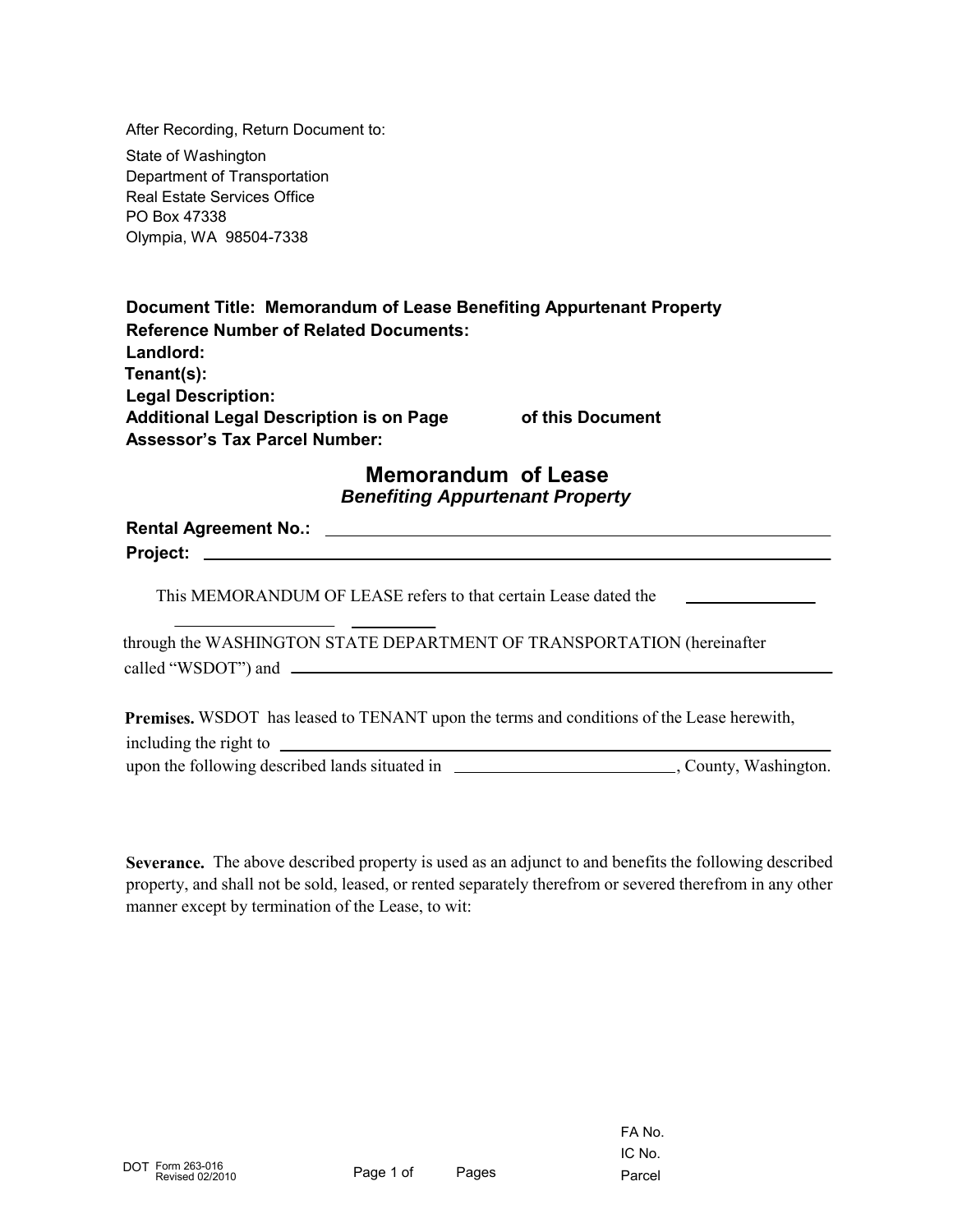## **Memorandum of Lease** *Benefiting Appurtenant Property*

|                                      |      | Purpose. This MEMORANDUM OF LEASE is prepared and recorded for the sole purpose of<br>imparting constructive notice of said Lease and in no way modifies the Lease. |
|--------------------------------------|------|---------------------------------------------------------------------------------------------------------------------------------------------------------------------|
| Transportation at the above address. |      | Questions. Questions regarding this Lease may be addressed to State of Washington Department of                                                                     |
|                                      |      | <b>STATE OF WASHINGTON</b>                                                                                                                                          |
|                                      |      | Department of Transportation                                                                                                                                        |
|                                      |      |                                                                                                                                                                     |
| Title                                | Date | Property Management Program Date<br>Manager, Real Estate Services                                                                                                   |
|                                      |      | <b>Acknowledgments</b>                                                                                                                                              |
| STATE OF WASHINGTON                  |      |                                                                                                                                                                     |
| COUNTY OF                            |      | <b>SS</b>                                                                                                                                                           |
|                                      |      |                                                                                                                                                                     |
|                                      |      |                                                                                                                                                                     |
|                                      |      | instrument, and acknowledged said instrument to be the free and voluntary act and deed of said                                                                      |
|                                      |      | for the uses and purposes therein mentioned, and                                                                                                                    |
|                                      |      | on oath stated that he/she/they is/are/were authorized to execute said instrument.                                                                                  |
|                                      |      | GIVEN under my hand and official seal the day and year last above written.                                                                                          |

Notary (print name)

Notary Public in and for the State of Washington,

Residing at

My appointment expires